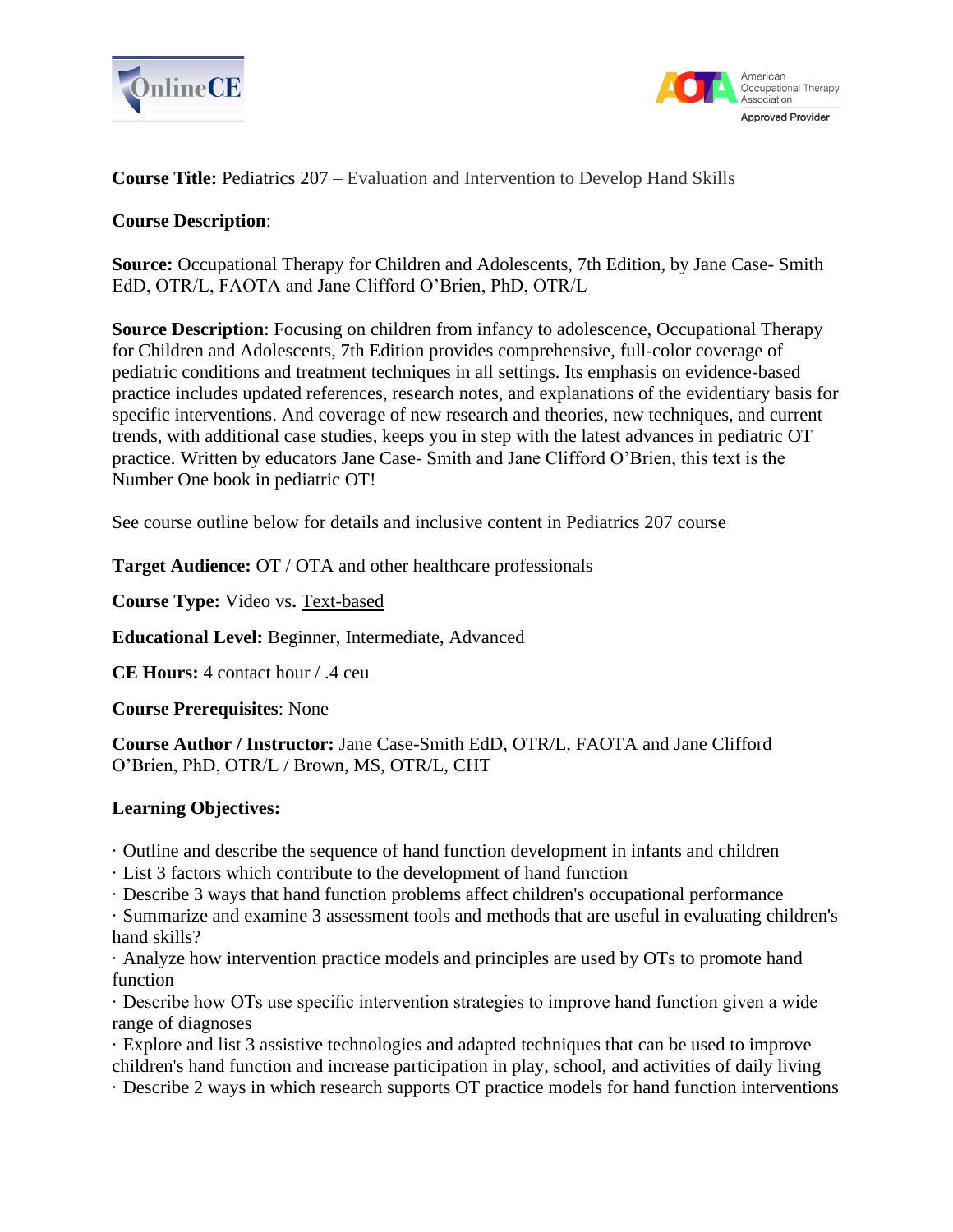### **Agenda:**

**Hour #1** Components of Hand Skills Factors That Contribute to Hand Function

**Hour #2** Development of Hand Skills Relationship of Hand Skills to Children Occupations

**Hour #3** Evaluation of Hand Skills in Children

**Hour #4** Intervention Models, Principles and Strategies Summary

# **Course Completion Requirements:**

A passing score of 100% is required for course completion. You will have as many attempts as needed until your passing score of 100% is achieved. Upon successful completion of course and completing a satisfaction survey, you will receive your certificate of completion.

# **Additional Course Information**

**Course Registration:** Register for Free at [www.OnlineCE.com.](http://www.onlinece.com/) Once registered, you can begin to purchase courses. Contact [info@onlinece.com](mailto:info@onlinece.com) for special needs requests and assistance.

**Refund Policy:** There will be no refunds for courses taken at OnlineCE.com or monies deposited into My CE Bank. Any money on account will be used for taking future courses. If you start a course in error, or if you are dissatisfied with a course, please contact us in the first part of the course and we will void the course and you can select a replacement course.

**Cancellation Policy:** Only available courses are offered online and on-demand and available for purchase. No registration fees are collected for courses that are not provided on-demand. Due to the online and on demand format, courses are not cancelled.

**Course Date and Location:** This is an independent course that is available 24/7 on-demand at [www.OnlineCE.com.](http://www.onlinece.com/)

**Required Materials and Equipment:** Courses offered on OnlineCE.com can be accessed on any type of computer or device. No special software is required but we do recommend the use of the Chrome Browser (recommended, not required). All course materials are contained within the courses and no prerequisites are required.